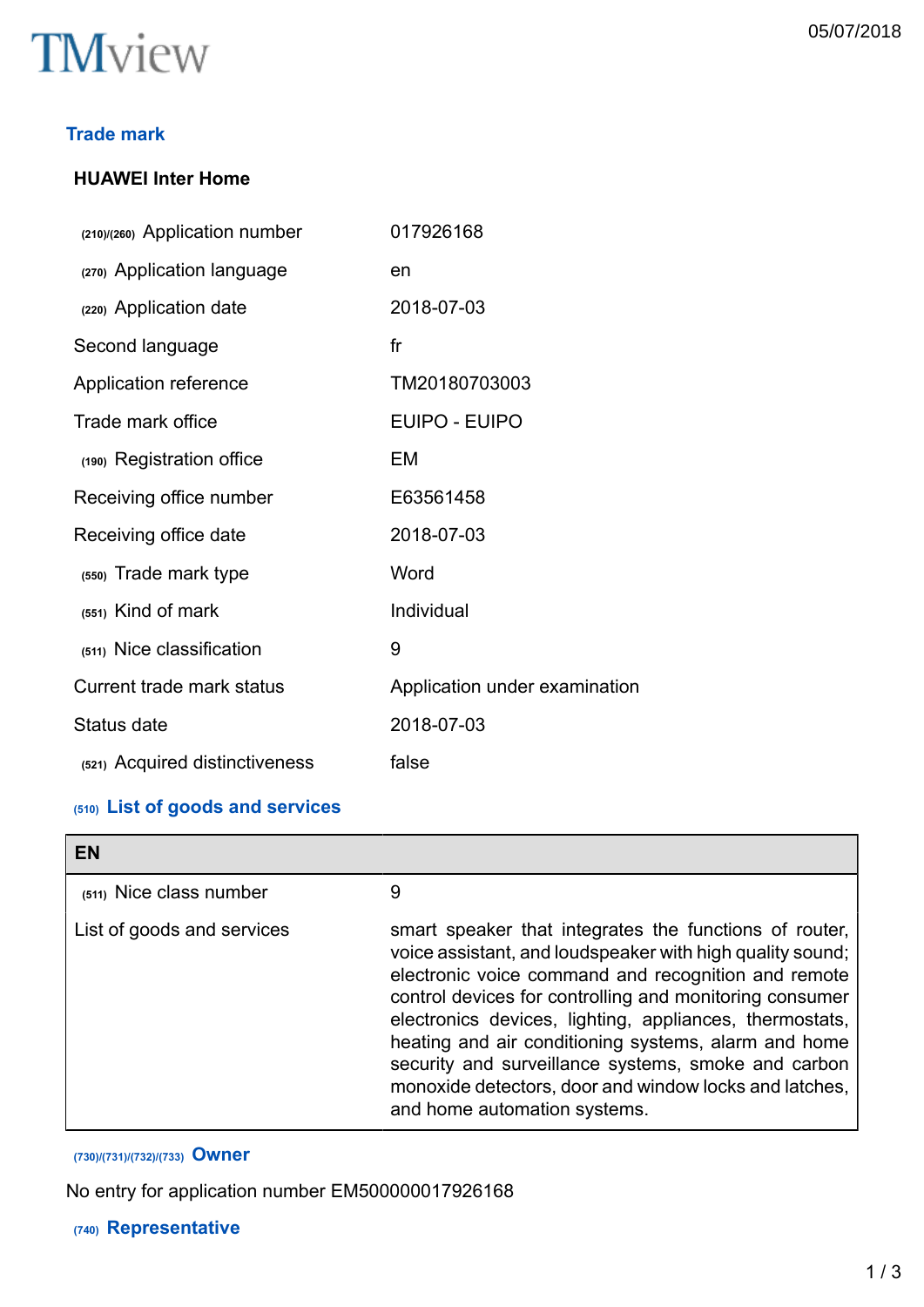| Representative identifier                    | 60901                              |
|----------------------------------------------|------------------------------------|
| Name                                         | Maria Sorea                        |
| Legal entity                                 | <b>Natural Person</b>              |
| Representative kind                          | <b>Professional Representative</b> |
| Representative nationality code              | DE                                 |
| Representative incorporation<br>country code | DE                                 |
| Address country                              | DE                                 |
| Address country                              | DE                                 |
| <b>Street</b>                                | Riesstr. 8                         |
| City                                         | München                            |
| Postcode                                     | 80992                              |
| Phone                                        | 00 49-89264833932                  |
| Fax                                          | 00 49-89264833950                  |
| Email                                        | maria.sorea@huawei.com             |
|                                              |                                    |

## **(750) Correspondence address**

## **(350) Seniority**

No entry for application number EM500000017926168

## **Exhibition priority**

No entry for application number EM500000017926168

## **Priority**

No entry for application number EM500000017926168

## **International registration transformation**

No entry for application number EM500000017926168

## **Publication**

No entry for application number EM500000017926168

## **Opposition**

No entry for application number EM500000017926168

## **Recordals**